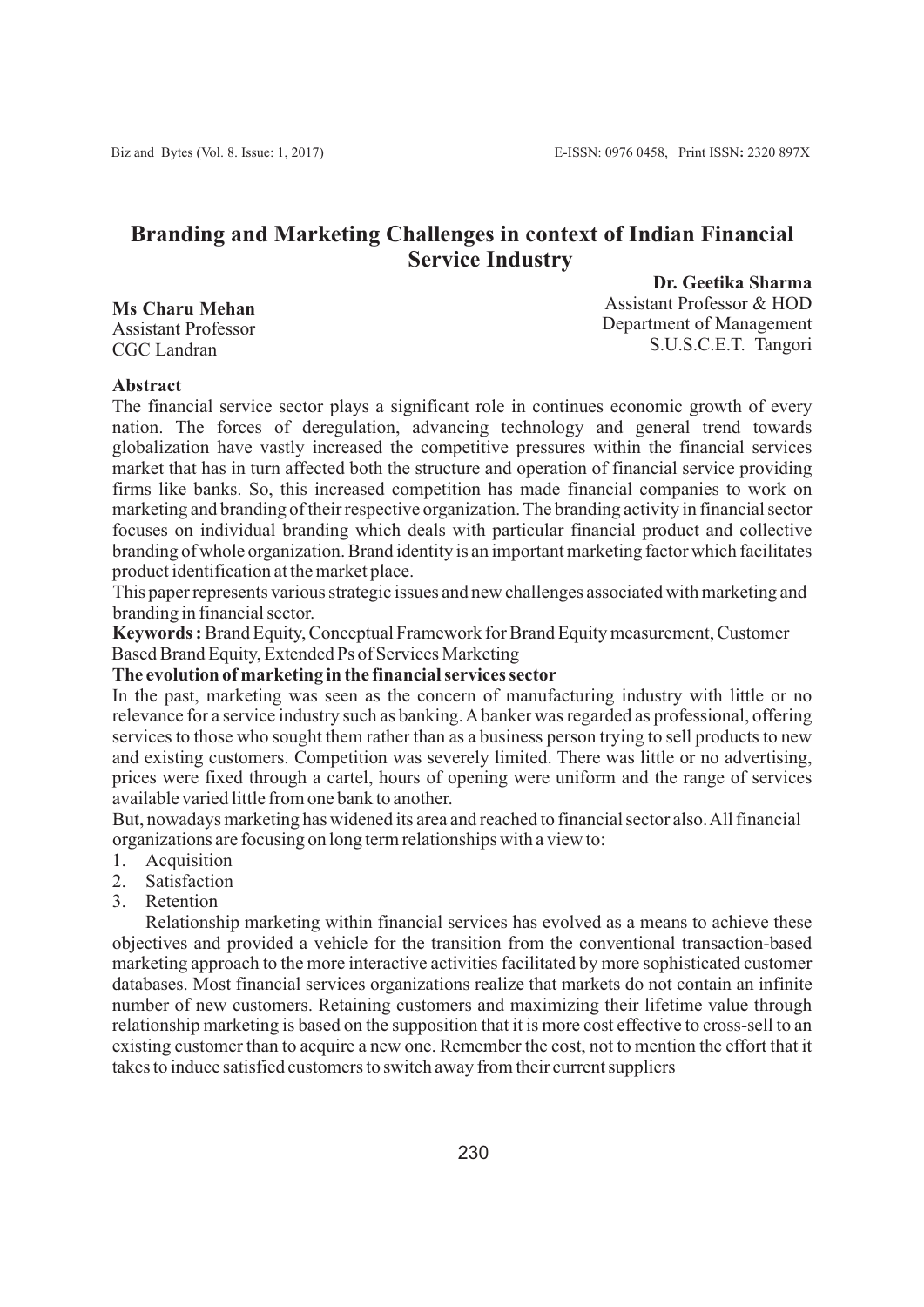### **Loyalty and relationship marketing**

Customer should not be seen as the purchaser of a series of discrete transactions but rather as someone with whom the organization has an ongoing relationship. This means that the organization should be anticipating what each customer is likely to need throughout their life and when they are likely to need it.

This is dependent on: the organization being knowledgeable about the characteristics of its customers – most, if not all, financial services organizations have developed customer-based computer systems which hold data on the characteristics of each of their customers and their behaviors. A large amount of this information is collected by front-line staff or contact centre advisers during meetings or discussions with customers. By combining this information with: – geo demographic data – transaction data – family life cycle information – details of customer balances – details of other products held a financial services organization can ensure that customers are only targeted with products and promotions that are appropriate to their circumstances and needs. The organization's success at doing this is dependent on the accuracy of the data that is held and the frequency with which it is updated.

The organization maintaining customer loyalty – in order to increase loyalty, financial services organizations employ a number of marketing tools such as: – newsletters to keep customers informed.

## **Marketing Challenges of Financial Service Sector**

The differences between marketing a financial service and more tangible products are:

- 1. **Fiduciary responsibility**
- 2. **Intangibility**
- 3. **Inseparability**

## 4. **Lack of standardization**

Fiduciary responsibility is a responsibility for safeguarding customers' funds and for the provision of responsible advice. It is related to the image of those working in this area as being impartial. In this role there is a special need to ensure that this trust and the customer's expectation of objectivity from his/her banker are not misplaced. This is not to say that the manufacturer of consumer products or a distributor of industrial products is without responsibility. The responsibility in these other cases is limited to the fitness of purpose, quality and value for money of the product or service concerned. It is inconvenient but seldom catastrophic if the car breaks down or the food is off or the components are substandard, but a financial services practitioner's failure to discharge his/her fiduciary responsibility for safeguarding customers' funds or to provide responsible advice on financial matters can bankrupt an organization or have a negative impact on an individual's life. Therefore, the financial services practitioner is obliged to pay attention to achieving the right balance between commercial and fiduciary issues.

Intangibility Unlike goods, financial services do not have a physical form and it is often not

possible to taste, feel, see, hear or smell services before they are purchased. There may be physical aspects to a financial service such as a cheque book or a cash card, but these are devices for delivering the service and not the service itself. Opinions may be sought beforehand, previous experience may play a part in decisions taken, but generally the potential purchaser is